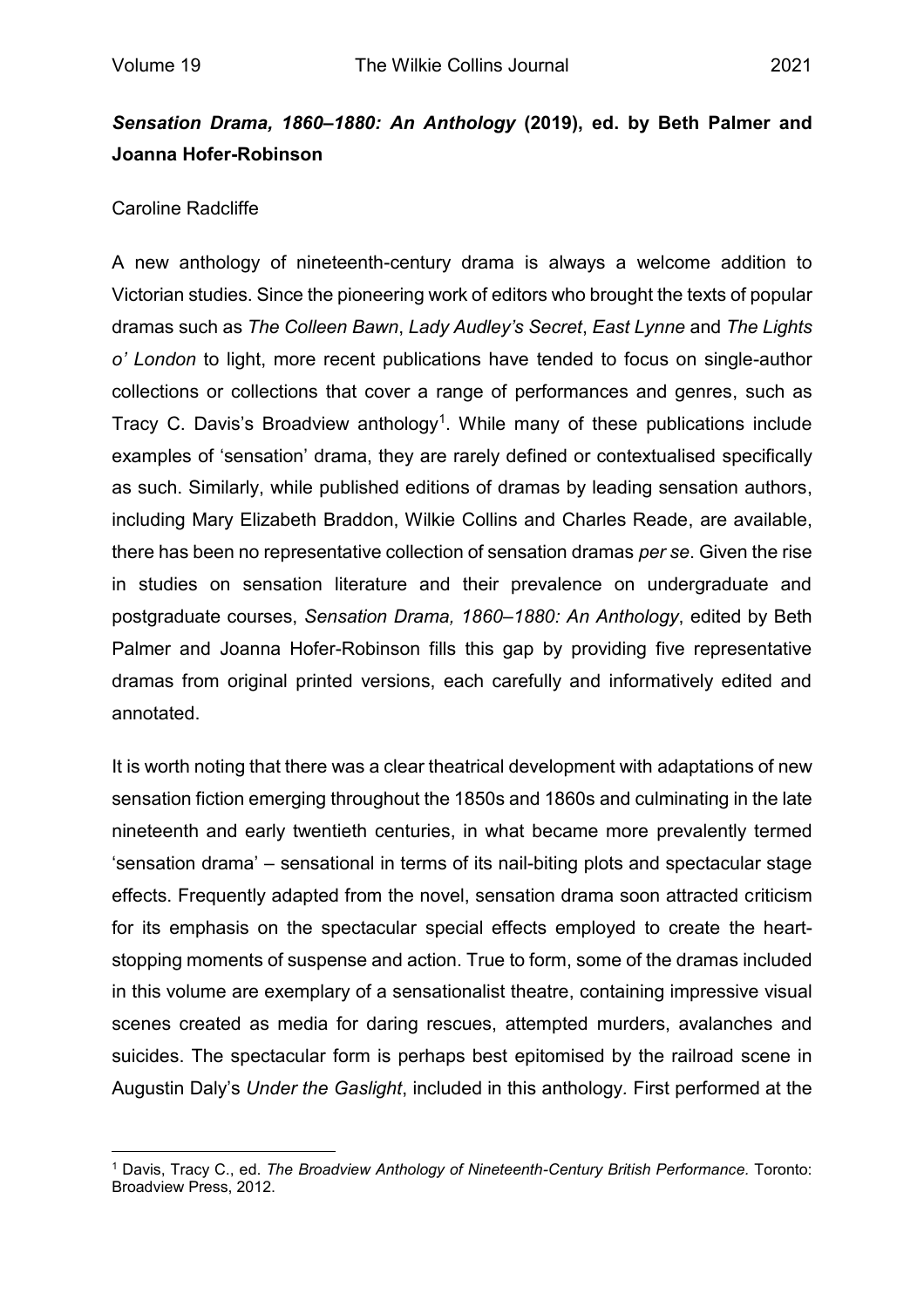New York Theater in 1867, it was billed as "a totally original and picturesque drama of life and love in these times" (169); embodying nineteenth-century New York urban life with its depictions of sensational crime scenes, framed within a rich-versus-poor narrative of identity substitution offering an apposite example of American melodrama.

Palmer and Hofer-Robinson have chosen variants that highlight playwrights who were central to nineteenth-century popular drama but who are only now receiving the attention they merit. Lacy's edition of C. H. Hazlewood's *Never Too Late to Mend*, performed at the Royal Marylebone Theatre (1859), is notable as it predated Reade's own dramatic version of 1865. Hazlewood was an important and prolific playwright, and his adaptations are highly representative of the intrinsically theatrical treatment of popular literature of the time. Adapted from Reade's 1856 novel, Hazlewood's adaption was uncompromising in its presentation of onstage realism, strengthening the novel's humanitarian call for prison reform. The editors provide a clear account of the complex performing history of the drama including a later version, also by Hazlewood.

Symptomatic of the collection as a whole, Reade's narrative moves between Britain and Australia, representing "the fluidity of sensation drama between continents, social spaces and literary and social cultures" (xxix). The dramatic locations of all five plays span Australia, Ireland, America*,* Italy and France, and the frequent concentration on London productions found in many play collections is challenged by the editors through their choice of two dramas that were originally produced in New York, Boucicault's *The Colleen Bawn* and Daly's *Under the Gaslight*. Refreshingly, the editors are also mindful to present dramas by key female dramatists: Mary Elizabeth Braddon's *The Missing Witness* and Florence Marryat's *Miss Chester*. Both of these plays were written as original dramas, by women who worked not only as novelists, journalists and playwrights but as actors themselves, highlighting, as the editors note, the interconnectedness of the dramatic and literary landscape. Written in collaboration with Charles Young, Marryat's drama, while employing some of the tropes of sensation fiction, lessens the emphasis on dramatic sensation by giving voice to female discontent, gesturing towards the New Woman dramas to come; Braddon's play "challenges the idea of the morally righteous and passive heroine" (xxxiv) through the vindication of its female characters. Although *The Missing Witness* (performed in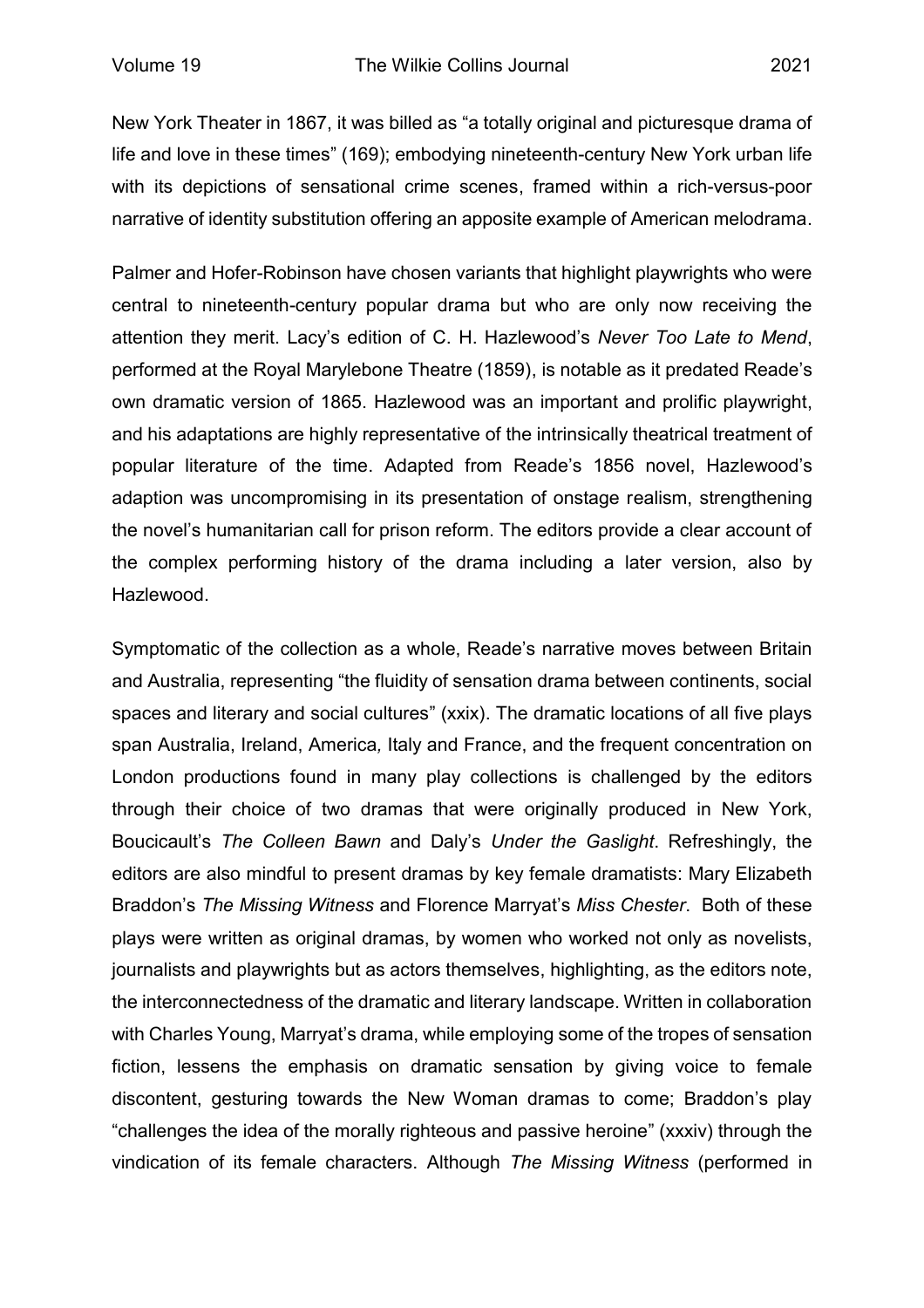Liverpool, 1874) can be found in other recent editions, $^2$  its inclusion contributes to the cohesiveness of the volume by including Braddon, and indeed Marryat, as a seminal figure in the rise of sensation literature and drama; but here again, the editors provide useful contextual notes, likening the Alpine avalanche scene to Collins's and Dickens's *No Thoroughfare* of 1867/1868.

Perhaps best known and more widely available than the other dramas in this collection is Boucicault's *The Colleen Bawn* (first performed at Miss Laura Keene's Theatre, New York, 1860), chosen by the editors for its instrumental position in popularising sensation drama as the "new dramatic phenomenon" (xxxi). Boucicault's most successful Irish drama featured the heroic rescue of the innocent beauty Eily O'Connor from a watery death by the lovable rogue Myles na Coppaleen, played by Boucicault himself. Giving rise to numerous adaptations and parodies, this is the only drama in the collection to have remained firmly within the modern theatre repertoire. One of the few failings of this edition is that it is unclear which version of the play the editors have selected out of the many extant variants, which, paradoxically, are all described in some detail within the footnotes. Described as "printed but not published," it would suggest that this is an acting edition for the British production, based on the original New York production, but the provenance, frustratingly, is not clearly stated.

Other than this small omission, the editors have been careful to provide comprehensive references and useful annotations that not only note differences between existing texts but provide helpful contextual notes. The volume also includes a range of illustrations relating to each of the dramas including reproductions of the original textual sources and prompt copies, which are particularly illuminating for theatre scholars.

This anthology makes an original and rigorous contribution to the field of Victorian studies and will be particularly welcome to theatre scholars, literary scholars and nineteenth-century social historians. It is a useful resource for teaching, providing a representative selection of significant plays from the sensation drama repertoire, and

 $\overline{a}$ <sup>2</sup> Braddon, Mary Elizabeth. *The Missing Witness*. 1880. Ed. Jennifer Carnell. The Sensation Press, n.d.